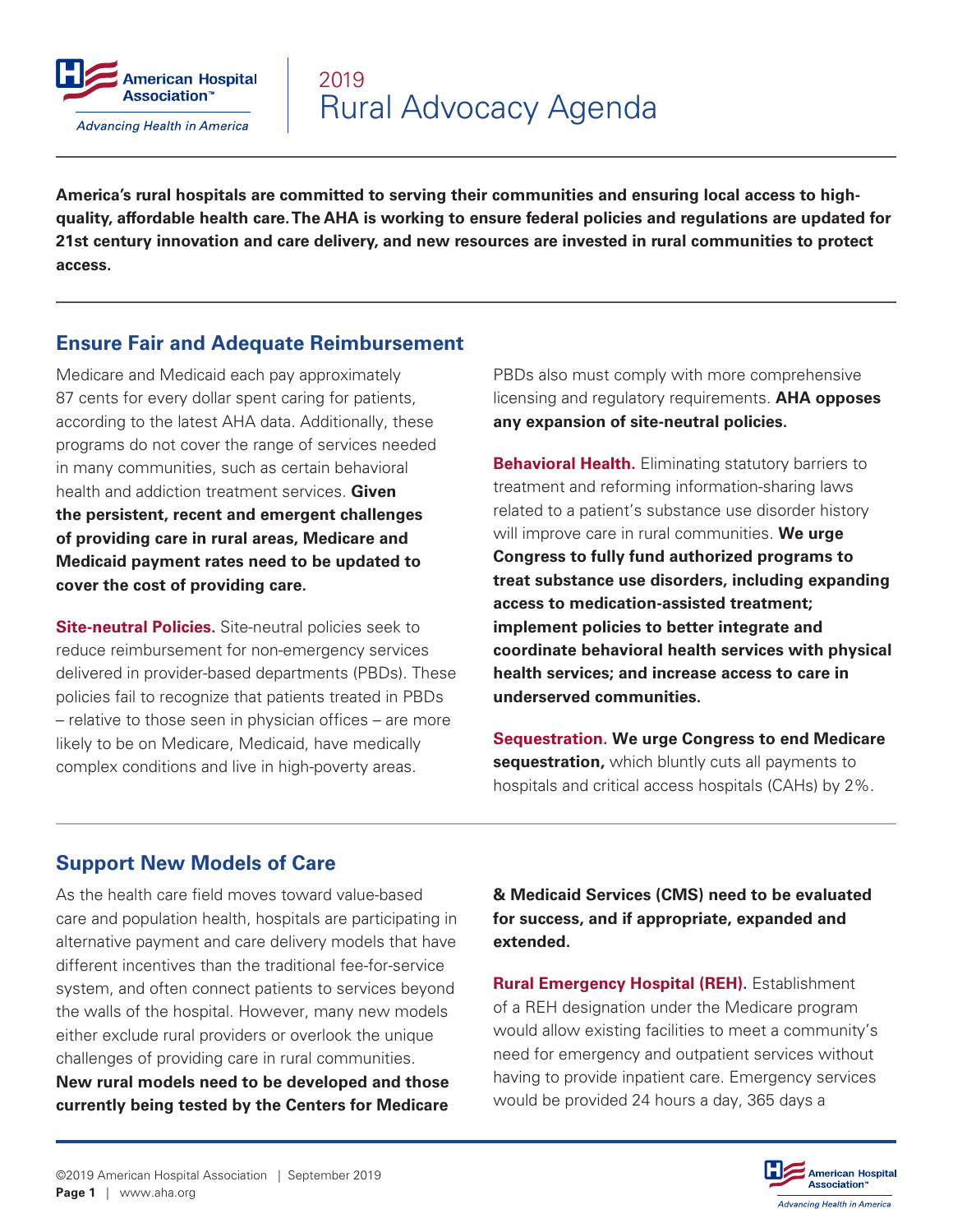year, and communities would have the flexibility to align additional outpatient and post-acute services with community needs and receive enhanced reimbursement. **AHA supports legislation that would establish a new designation under the Medicare program to allow rural hospitals to continue providing necessary emergency and observation services (at enhanced reimbursement rates), but cease inpatient services.**

**Bundled Payments and the Physician Quality Payment Program (QPP) Alternative.** Bundled payment arrangements generally provide a single, comprehensive payment that involves all of the services involved in a patient's episode of care. Yet most of the existing bundled payment models are not available to rural hospitals due to their low volume and other unique circumstances. **Voluntary bundled payment models for rural providers should be tested to determine their feasibility and success in improving quality and affordability. In addition, CMS should continue to provide flexibilities for rural providers in its QPP. This includes the continuation of gradual increases to reporting requirements under the Merit-based Incentive Payment System (MIPS), and expanded opportunities for small and rural providers to participate in advanced alternative payment models (APMs).**

#### **Rural Community Hospital (RCH) Demonstration**

**Program.** Congress has twice extended the RCH Demonstration Program to allow hospitals with 25-50 beds to test the feasibility of cost-based Medicare reimbursement for inpatient services. A 2018 evaluation of this program found that beneficiaries were assured access to quality care and participants largely benefitted from the demonstration reimbursement structure. **The RCH Demonstration Program should be expanded and made permanent. In addition, a case-mix adjustment should be applied to the target amount, as it has been applied in previous rounds of the demonstration, in order to account for fluctuations in patient acuity.**

## **Frontier Community Health Integration Project (FCHIP) Demonstration.** This three-year demonstration, which started in 2016, tests several care delivery innovations, including cost-based reimbursement for telehealth services. Given the small number of participants (10 hospitals), an extension of the demonstration would increase data availability and allow for a more comprehensive evaluation of performance. The program expired as of July 2019. **The FCHIP demonstration should be extended and new models of care that address the varying circumstances of rural hospitals should continue to be tested and evaluated for effectiveness and cost.**

## **Remove Red Tape**

Hospitals and health systems must comply with 341 mandatory regulatory requirements and an additional 288 requirements for post-acute care. They spend \$39 billion each year on non-clinical regulatory requirements. While rural hospitals are subject to the same regulations as other hospitals, their lower patient volumes mean that, on a per-patient basis, the cost of compliance is often higher. **Policymakers should provide relief from outdated or unnecessary regulations that do not improve patient care.**

**Direct Supervision.** The "direct supervision" of a physician for low-risk procedures provided in CAHs and small, rural hospitals strains the already limited workforce in many rural communities, and increases costs, ultimately threatening access. **We urge policymakers to implement an effective, lasting solution to this antiquated requirement, such as finalizing CMS's recent proposal to change the minimum standard to general supervision or passing legislation to extend the enforcement moratorium on the CMS's "direct supervision"** 

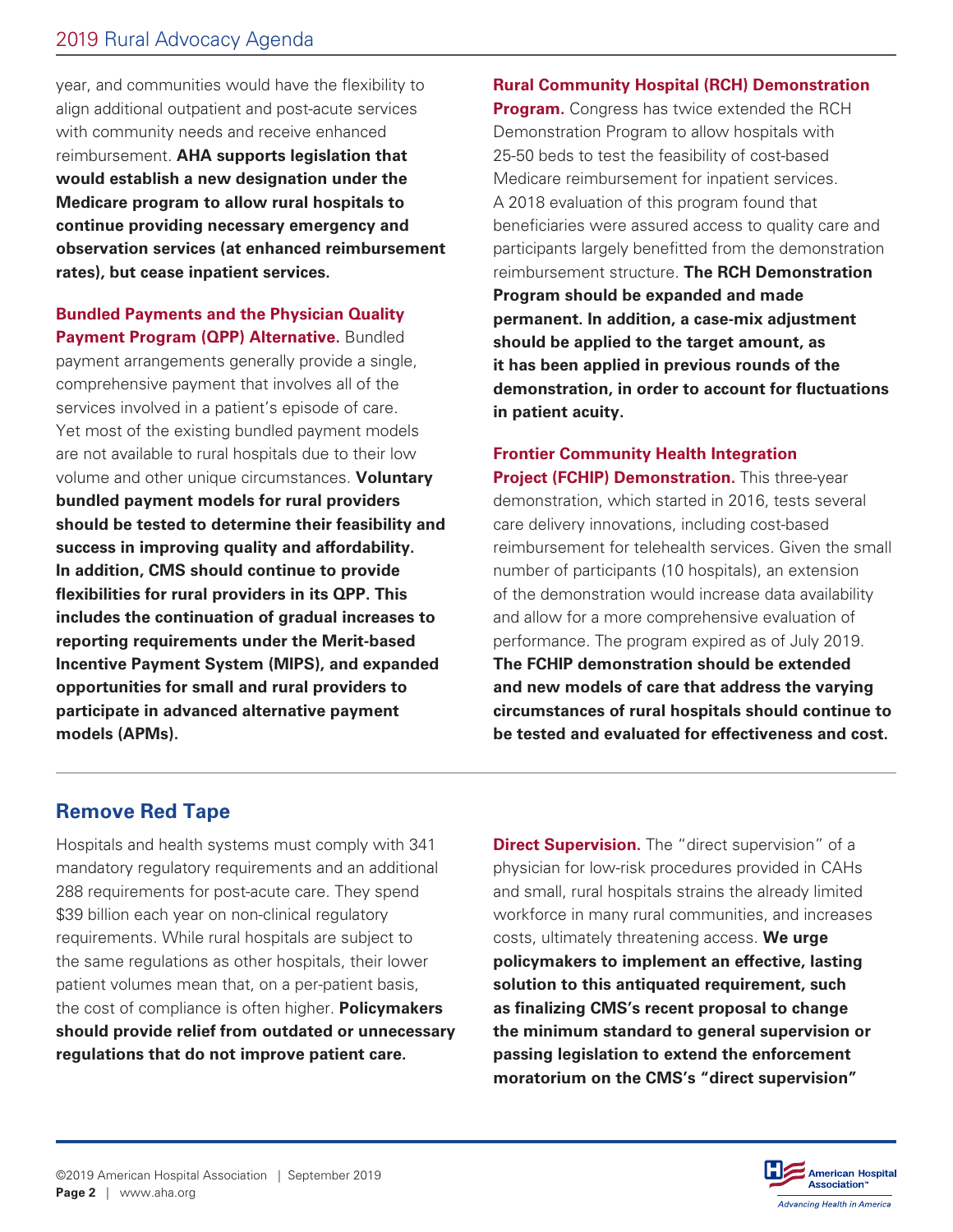**policy for outpatient therapeutic services provided in CAHs and small, rural hospitals (S. 895/H.R. 3416).**

#### **96-hour Rule. We urge Congress to pass legislation to permanently remove the 96-hour physician certification requirement for CAHs (S. 586/H.R.**

**1041).** These hospitals still would be required to satisfy the condition of participation requiring a 96-hour annual average length of stay, but removing the physician certification requirement would allow CAHs to serve patients needing critical medical services that have standard lengths of stay greater than 96 hours.

**Co-location.** CMS should clarify its rules related to shared space or "co-location" arrangements between hospitals and/or health care professionals to allow rural hospitals to partner with other providers to offer a broader range of services. These arrangements may

include leasing space once a month to specialists, such as cardiologists and behavioral health professionals, as well as implementing structural changes in order to facilitate patient experience.

**Care Coordination. We urge Congress to create a safe harbor under the Anti-kickback Statute to protect clinical integration arrangements that work to improve care through collaboration, and eliminate compensation from the Stark Law to return its focus to government ownership.** While not intended by the laws, the potential for violating these statutes may be higher for rural hospitals in light of their unique conditions. For example, low patient volume may necessitate the need to share specialists with non-affiliated hospitals. As a result, ongoing patient referrals to these facilities could implicate the Anti-kickback Statute.

# **Support Health Information Technology**

Rural hospitals are committed to the improved care made possible through health information technology (HIT), including electronic health records (EHRs) and telehealth. However, they continue to face barriers that can impede their efforts. Updates to federal telehealth coverage policies are needed along with additional resources for providers to continue to adopt and utilize HIT.

**Broadband.** Lack of affordable, adequate broadband infrastructure impedes routine health care operations (such as widespread use of EHRs and imaging tools) and limits their availability. **Federal investment in broadband connectivity should continue to be a priority.**

**Telehealth.** Telehealth expands access to services that may not otherwise be sustained locally. By increasing access to physicians and specialists, telehealth helps ensure patients receive the right care, at the right place, at the right time. However, even in cases where originating sites are eligible to bill Medicare

for a telehealth facility fee, the reimbursement rates are marginal compared to the overall costs. **Medicare policies should be updated to cover telehealth delivery for all services that are safe to provide, eliminate geographic and setting requirements, ensure adequate reimbursement for originating sites, and expand the types of technology that may be used. Payers also should provide payment parity with services delivered in-person and Congress should pass legislation to allow eligible hospitals to test and evaluate telehealth services for Medicare patients.**

**Promoting Interoperability Program (PIP).** The use of EHRs to meet increased requirements for information exchange through programs like the PIP (formerly known as the EHR Incentive Programs, or meaningful use), result in significant investment to purchase, upgrade, and maintain equipment and software. Many of these costs are ongoing, including expensive system upgrades required by regulation and the recruitment and retention of trained staff to